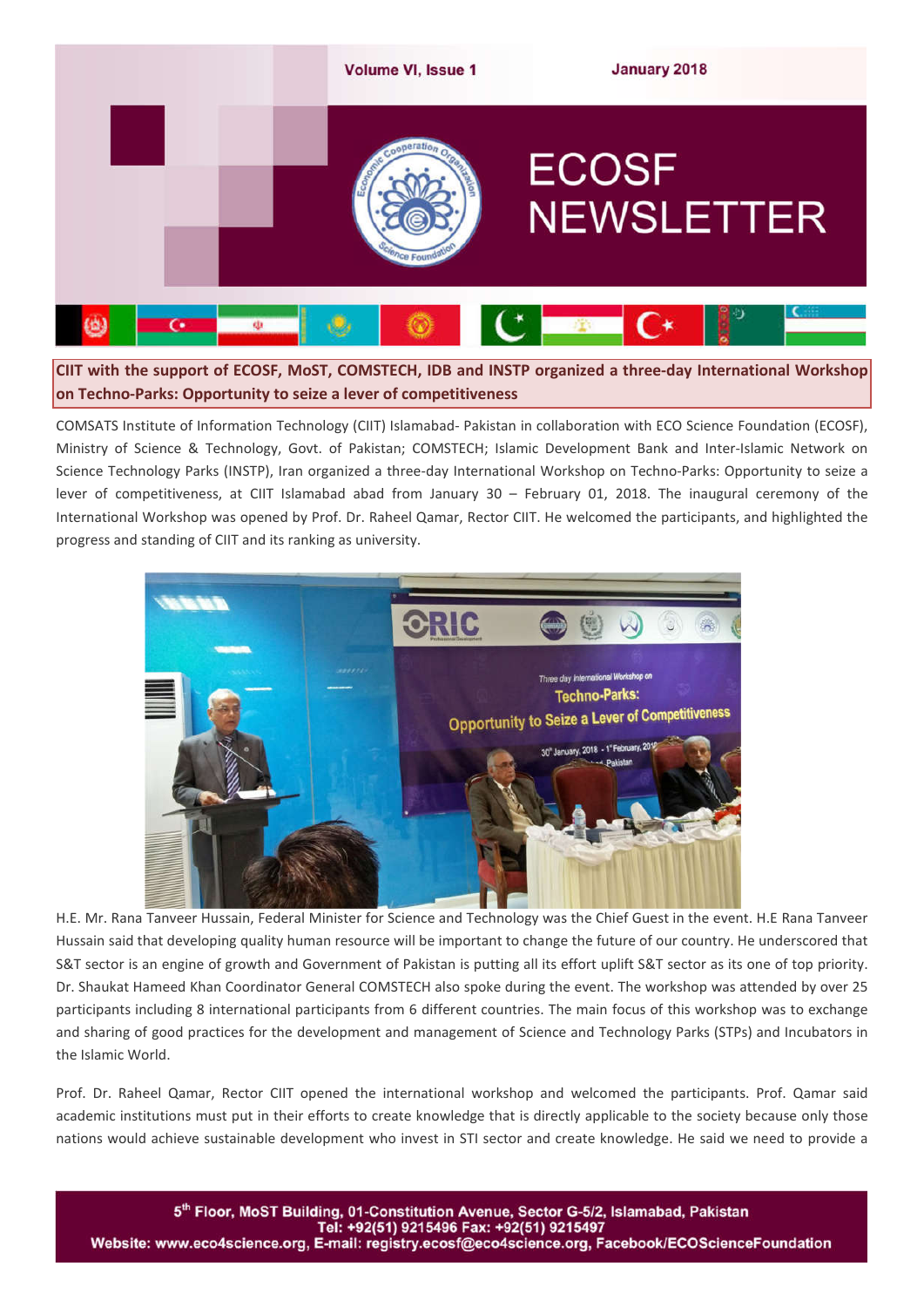platform through Techno-Parks and bring entrepreneurs, venture capitalists and academia to boost economic development in the region.

President ECOSF Prof. Dr. Manzoor H. Soomro in his keynote address emphasized over importance of Science, Technology and Innovation (STI) Parks and called for developing effective linkages and collaboration for development of STI parks to achieve socio-economic development and inclusive growth in the region. Prof. Dr. Soomro appreciated the efforts of of partnering organizations for organizing this international workshop to disseminate and share the most recent innovations, trends, practical challenges encountered and the solutions adopted in the field of STI Parks management and development. Prof. Soomro also shared that initiatives undertaken by ECOSF to promote STI Capacity Building through establishing effective linkages and collaborations with leading STI parks in the ECO region and beyond. There is a significant potential for promotion of innovative ecosystem, development and management of S&T Parks in the ECO region, he said.

H.E. Mr. Rana Tanveer Hussain, Federal Minister for Science and Technology was the Chief Guest in the event. H.E Rana Tanveer Hussain said that developing the quality human resource will be important to change the future of our country. He underscored that S&T sector is an engine of growth and Government of Pakistan is putting all its effort to uplift S&T sector as its one of top priority. He appreciated the efforts of ECOSF and other partnering organization for their support in organizing this workshop. Dr. Shaukat Hameed Khan Coordinator General COMSTECH also spoke during the event.

Read More: http://eco4science.org/three-day-International-Workshop-on-Techno-Parks

#### **ECOSF brings Iranian Mathematicians in the 2nd Annual Two-Day "Lahore Science Mela" at Lahore-Pakistan**

A two-day Lahore Science Mela (Festival) organized by the Khwarizmi Science Society in collaboration with the Ali Institute of Education, ECOSF and with the support of the great Philanthropist Syed Babar Ali was held in Lahore on January 27- 28, 2018. Thousands of students, science enthusiasts and scientists participated in the Lahore Science Mela (Science Fair). It was attended by students from government and private educational institutions, over 70 exhibits including science models made by students were showcased during the festival. The Science Mela aimed to encourage children and adults to explore and celebrate scientific discoveries and milestones in Pakistan.

President ECOSF Prof. Dr. Manzoor H. Soomro participated in the Science Mela, where he visited various exhibits and interacted with science enthusiasts and participating teams from all across the country. It is pertinent to mention here that the Science Mela is a brain child of Dr. Sabieh Anwar of Lahore University of Management Sciences (LUMS) and Dr. M. Hamid Zaman from Boston USA, welcomed by Dr. Saadat Anwar Siddiqi the President of Khwarizmi Science Society Lahore, all of whom also participated in the event. During the Mela President ECOSF Prof. Dr. Manzoor H. Soomro also interacted with Syed Babar Ali and other science enthusiasts.

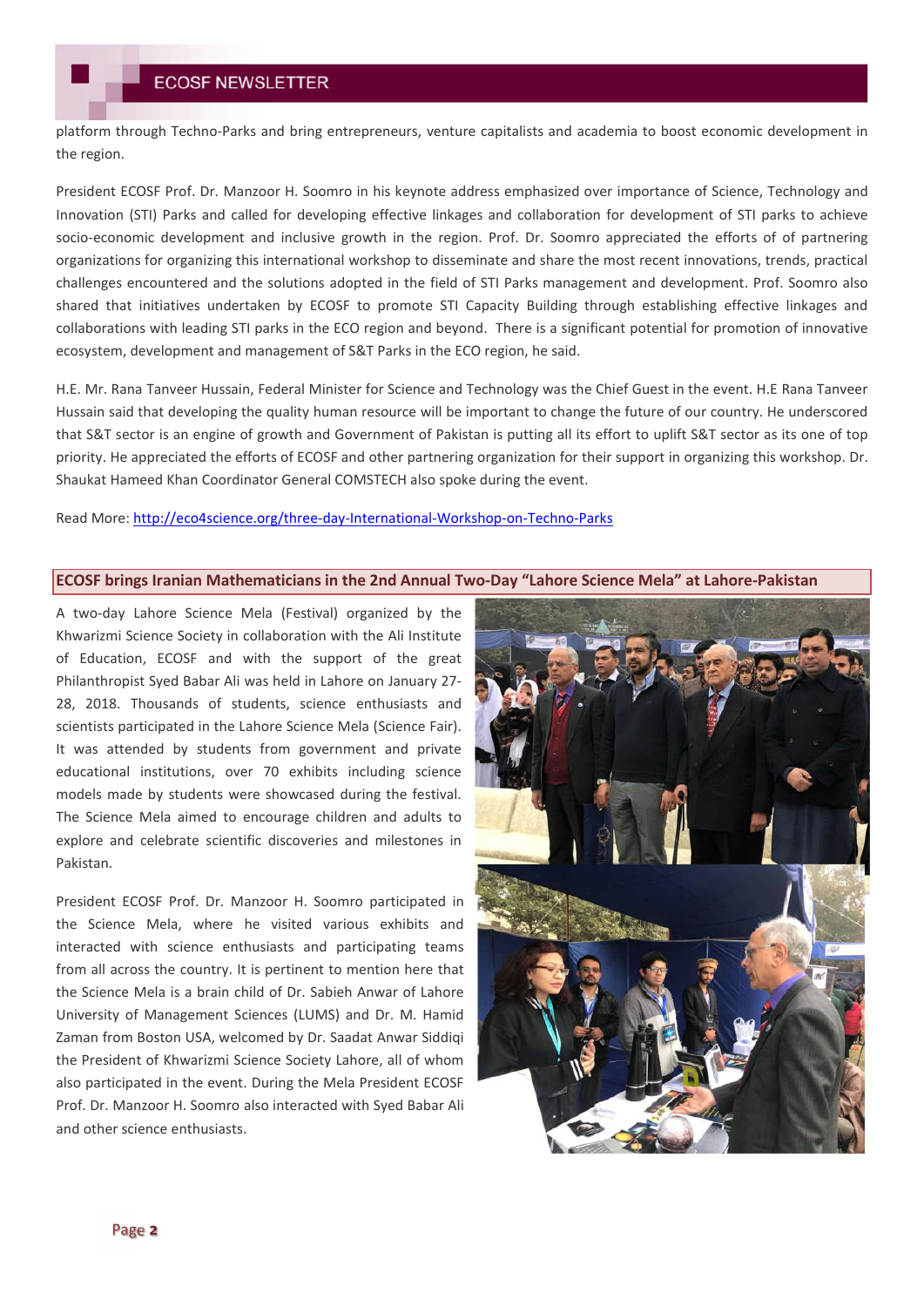It is important to mention here that ECOSF sponsored participation of two Mathematicians from Isfahan Mathematics House, Iran who displayed interactive Maths games and puzzles that children enjoyed and learnt the principles of Mathematics as a fun activity. It is hoped this first interaction of Iranian colleagues will lead to collaboration in the area.

### Read More: http://eco4science.org/Lahore-Science-Mela-18

# **ECOSF facilitates Panel Discussion on Concept of "House of Mathematics" for Education and Community Awareness at LUMS School of Science and Engineering during Lahore Science Mela 2018**

After the Lahore Science Mela 2018, the Iranian Mathematics Teachers and President ECOSF were invited by the Lahore University of Management Sciences (LUMS) School of Education in a panel discussion along with two Pakistan Math teachers held at the LUMS School of Science and engineering on 30 January 2018. Around 200 teachers and educationists, managers from numerous educational institutions including universities and school systems were invited to learn from the Iranian colleagues and discuss ways and means for better methods of teaching mathematics to young students. It is expected that this initial interaction of experts from Isfahan Mathematics House, Isfahan- Iran arranged by ECOSF will lead to a stronger cooperation in future. It is pertinent to mention that there is a network of Houses of Mathematics, Biology and Physics across Iran for nonformal way of education children and communities in the key science themes.



## **Community Colleges in Pakistan – A Conference on the Concept at IBA Sukkur University**

#### **President ECOSF participated in the Round Table Discussion**

Sukkur IBA University in partnership with Johnson County Community College, Kansas USA organized a conference on the concept of Community Colleges on January 09, 2018. The prime objectives of the conference were to, understand the US model of Community Colleges; discuss and propose community colleges model for Pakistan; understand role of Community Colleges in skilled workforce development and quality basic education and to strengthen industry-academia relationship. The conference provided a platform to officials from academia and industry, both from Pakistan and USA to come together and discuss about the model of Community Colleges that fits Pakistan workforce development needs in alignment of HEC Vision 2025. Speakers included Vice Chancellors of notable universities across Pakistan, Executive Director HEC Dr. Arshad Ali, President ECOSF Prof. Dr. Manzoor Hussain Soomro President of Johnson County Community College, Kansas USA and many others from academia and industry. It is worth mentioning that Sukkur IBA initiated Community Colleges in 1990s, which is considered as a successful initiative. HEC under its 2025 vision is considering expanding Community Colleges under the patronage of universities. HEC plans to open up to 150 Community Colleges, to address the needs of community with a particular reference to education, technical and vocational trainings and skill development.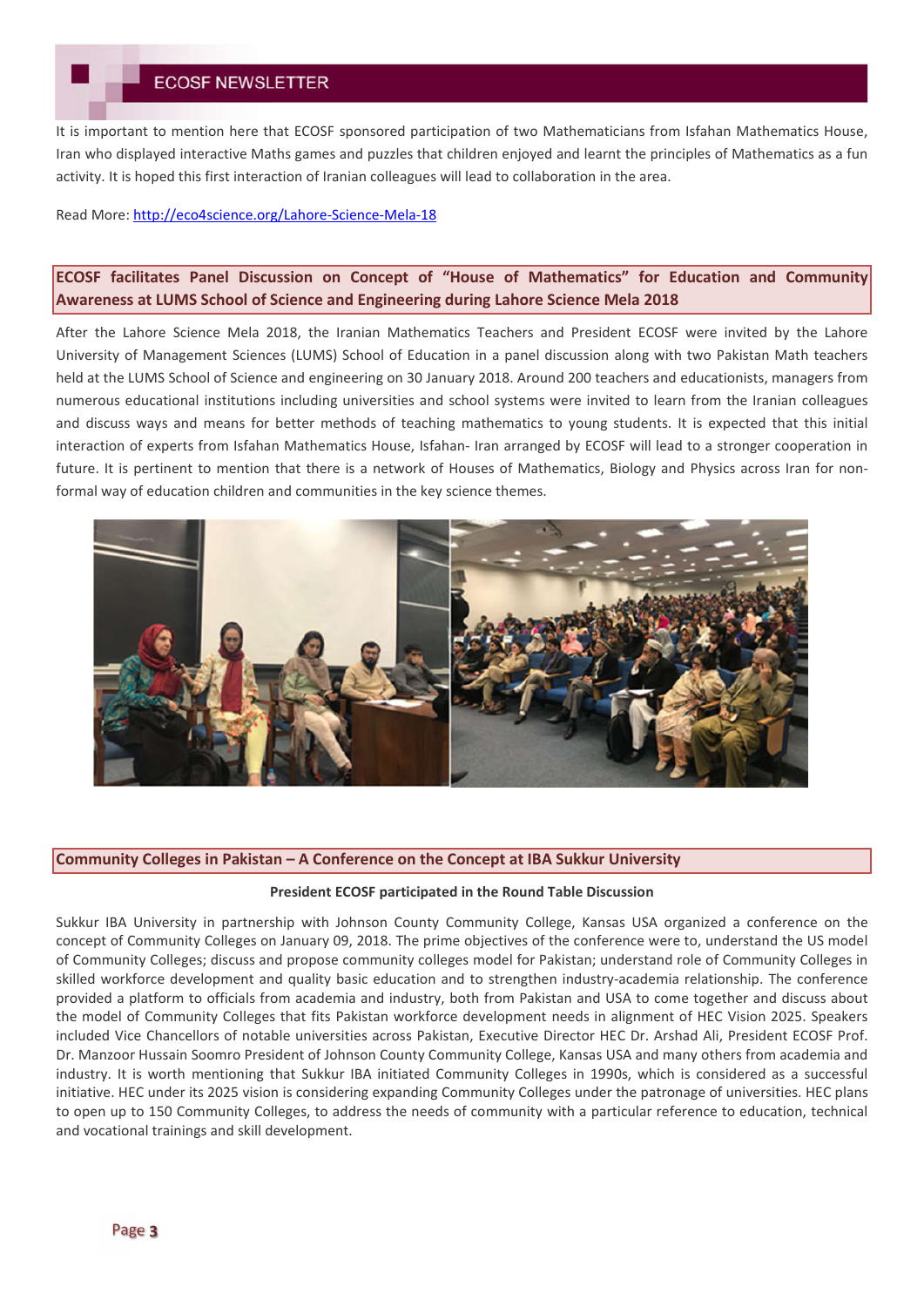## **ECOSF NEWSLETTER**

Honorable Minister for Education & Literacy Government of Sindh Mr. Jam Mehtab Hussain Dahar was the Chief Guest in the conference. In his talk he highlighted the importance and role of Community Colleges specially for Pakistan. Earlier Vice Chancellor Sukkur IBA University Prof. Nisar Ahmad Siddiqui opened the conference with his welcome note and shared the reasons why they began the Community Colleges. Johnson County Community College, Kansas USA Prof. Dr. Joseph M. Sopcich made a power point presentation on the "US Community Colleges Model, its role in workforce development and higher education. Subsequently Vice Chancellors of various Universities and ED HEC spoke on the models of Community Colleges and their plans.



President ECOSF Prof. Dr. Manzoor Hussain Soomro was invited to speak in a Round Table discussion during the conference, with a particular reference to inquiry based learning in formal and non-formal settings. The panel discussion included academia, industry and civil society representatives. Dr. Soomro in his intervention emphasized on the concept and importance of inquiry for learning and shared his experience of training school teachers and pupils as well as the members of the community that he had been engaged under the FAO-UN programme of Farmer Field School (FFS) approach for capacity building of even illiterate farmers.

Read More: http://eco4science.org/A-Conference-on-the-Concept-at-IBA-Sukkur

# **Public Policy Forum and Launch of Oxfam Report "Reward Work, Not Wealth" in Pakistan at PMAS Arid Agriculture University**

A Public Policy Forum emphasizing inequality crisis around the globe with a particular reference to Pakistan was organized by Oxfam Pakistan and Indus Consortium for Humanitarian, Environmental and Development initiatives at PMAS University of Arid Agriculture Rawalpindi on January 22, 2018. Purpose of the one day public policy forum was to highlight the inequalities in the society and how to reduce them in line with UN-SDG No. 10.



The Oxfam Global Report entitled, "Reward Work, Not Wealth"- an Oxfam briefing paper published in January 2018 was also launched on the occasion, as a part of series of papers to inform public on development and humanitarian public issues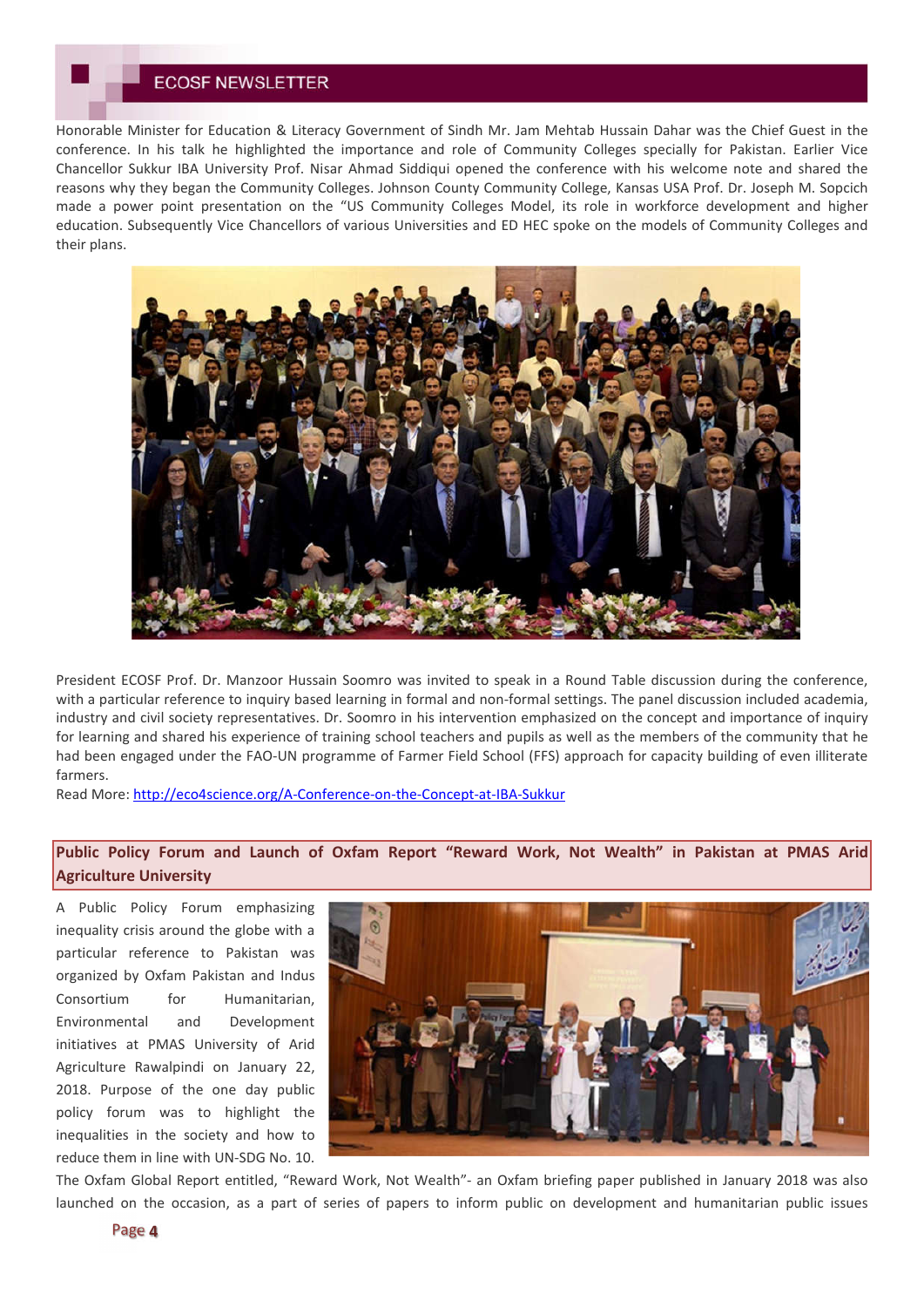worldwide. The Report highlights t he situation of inequality between the poor and the rich, income growth, tax evasion, gender inequalities etc. (more details on www.oxfaminternatioanl.org).

President ECOSF in his remarks highlighted the inequalities in Pakistan's family and cultural system, the quality of education for the poor i.e, in public schools and the rich in elite private schools is leading to promotion of two classes' viz., the ruling class and the ruled citizens. Similarly the policies and plans including the tax system remained pro-rich. As a solution he said, that a single action to address would be to ensure same good quality education for all, starting from primary school, whereby the children of rich and poor, the haves and have-nots, the politicians, bureaucrats and workers go to same schools which may reduce the inequalities caused by the humans.

Read More: http://eco4science.org/Reward-Work-Not-Wealth

# **ECOSF Conceives a Plan to Recognize Centres of Excellence in various Fields of Specialization in the ECO Member States, starting with Medical and Health Sciences**

ECOSF plans to initiate a programme of recognizing Centres of Excellence in different disciplines in the ECO Member Countries, which are engaged in cutting edge scientific and technological research and capacity building. ECOSF has initiated the process of conducting an initial review and assessment of various institutions in ECO member states to ascertain the potential benefit of designating such institutions as Centres of Excellence.

In this connection, Engr. Khalil Raza Scientific Officer ECOSF visited Pir Abdul Qadir Shah Jilani Institute of Medical Sciences (PAQSJIMS) Gambat in Sindh province of Pakistan on January 13-14, 2018 and met Director of the Institute Dr. Rahim Bux Bhatti for the process of assessment and review of PAQSJIMS for possibly designating it as one of the ECOSF Centers of Excellence in Medical Sciences.



The objective of designating such centers is to establish effective collaboration and research linkages among the research and higher education institutes and organizations of the ECO member states for boosting scientific and technological exchange and research. This programme would serve as a platform for complimenting unique scientific and technological strengths of each designated center and link them with similar research and capacity building institutes of other ECO member states with an end goal of uplifting socio-economic standing and achieving inclusive growth in the region. ECOSF plans to present this concept in the forthcoming meeting of ECOSF Board of Trustees and other forums for consideration and approval.

Visit of the PAQSJIMS revealed that it is a state of the art, fully equipped medical facility with the status of degree awarding institution, mainly serving rural population. It is built on the international standards and houses the latest available technological facilities and equipment, along with fully equipped classrooms and research laboratories. It is the only hospital that provides exceptional health care services like Open Heart Surgery, Angiography, Angioplasty, Kidney and Liver Transplant in rural Pakistan. The Hospital is well developed modern facility with innovative and advanced laboratories, OTs, CCUs, dialysis Centre, neonatal care Centre, trauma center, burns unit and other patient care services. PAQSJIMS started functioning as Rural Health Center around three decades ago and now it has been upgraded to a tertiary care Medical Education and Research Center providing undergraduate and post graduate programs of medical and public health sciences.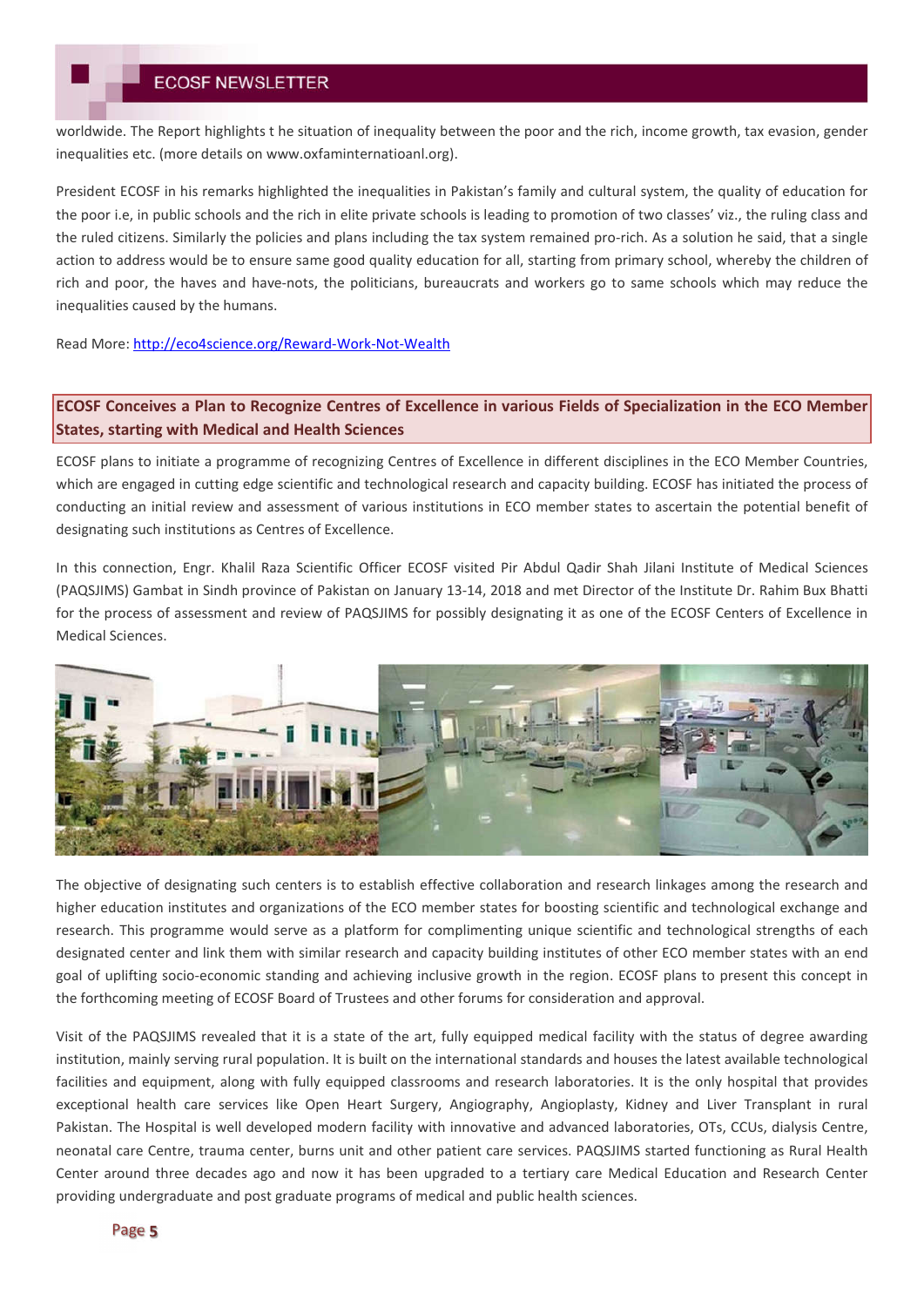### Read More: http://eco4science.org/Medical-and-Health-Sciences

# **ECOSF Plans to Recognize Centres of Excellence in Biological and Chemical Sciences in ECO Member States – ICCBS, University of Karachi, Pakistan**

ECOSF plans to initiate a programme of recognizing Centres of Excellence in different disciplines in the ECO Member Countries, which are engaged in cutting edge scientific and technological research and capacity building. ECOSF has initiated the process of conducting a review and assessment of various institutions in ECO member states to designate such institutions as Centres of Excellence. In this connection, Engr. Khalil Raza Scientific Officer ECOSF visited International Center for Biological and Chemical Sciences (ICCBS) in Karachi on January 17, 2018 and met some members of the team designated as the Director Prof. Dr. M. Iqbal Chaudhary was on mission abroad. ECOSF official was met by Dr. Reaz Uddin, Assistant Professor to facilitate preliminary assessment and review of ICCBS for designating as one of the ECOSF Centers of Excellence. Engr. Khalil Raza briefly outlined the objectives of this programme of designating centers of excellences in various scientific disciplines. Dr. Reaz Uddin introduced the various programmes, unique strengths and success stories of ICCBS with a potential to develop strong scientific and research linkages for the benefit of entire ECO region.

The objective of designating such centers is to establish effective collaboration and research linkages among the research and higher education institutes and organizations of the ECO member states for boosting scientific and technological exchange and research. This programme is expected to serve as a platform for complimenting unique scientific and technological strengths of each designated center and link them with similar research and capacity building institutes of other ECO member states with an end goal of uplifting socio-economic standing and achieving inclusive growth in the region.



The ICCBS is one of premier research organization in the developing world. Its reputation for scientific research and training extends far beyond the country's borders. ICCBS emerged from generous support of private sector, and sustained by the governments grants. In the last 51 years, it has earned major recognition from Pakistan, apart from training thousands of young researchers from home and abroad in frontiers areas of science and technology.

Read More: http://eco4science.org/Centres-of-Excellence-in-Medical-and-Health-Sciences

#### **STI Policy of Iran, Turkey and Pakistan discussed at the Newport Institute of Communication and Economics**

Engr. Khalil Raza Scientific Officer ECOSF held a meeting with Vice Person of the Newports Institute of Communication and Economics, Karachi- Pakistan, Ms. Huma Bukhari and Former Secretary to the Ministry of Science and Technology and Founder Vice Chancellor of Mehran University of Engineering and Technology (MUET) of Pakistan, Dr. S. M. Qureshi on January 18, 2018 at the Institute in Karachi. The meeting was held to discuss various domains of Science, Technology and Innovation Policy in the ECO region with special reference to STI policy of Iran and Turkey and useful lessons for Pakistan for STI policy implementation. It is important to mention here Ms. Huma Bukhari is pursuing her PhD research project on "STI Policy Review of Iran and Turkey: Implications and Lessons for Pakistan" under the overall guidance of Professor S.M. Qureshi.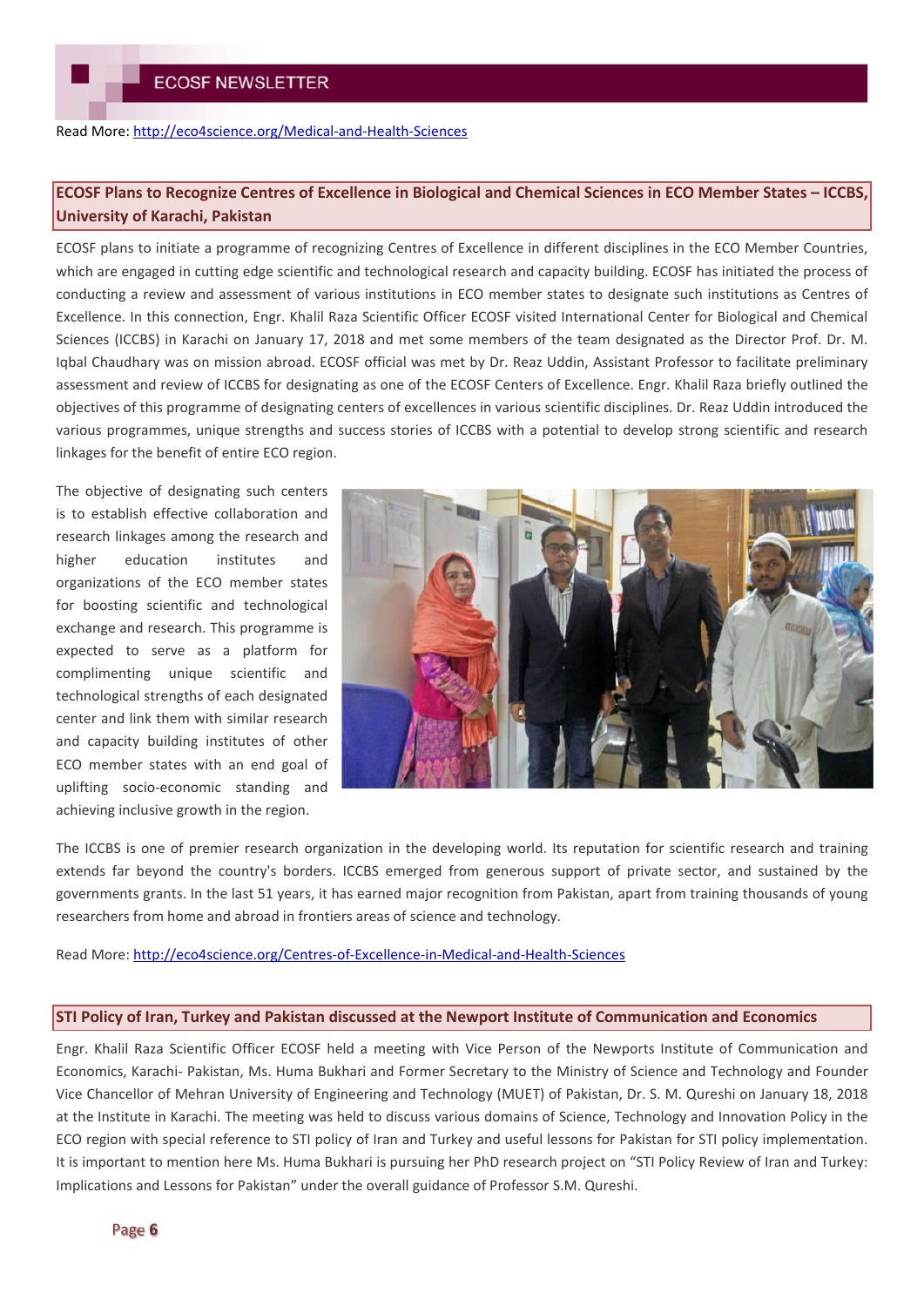# **ECOSF NEWSLETTER**

This research project is being carried out at MUET Institute of Science, Technology and Development (MUISTD) and being supervised by Dr. Arbella Bhutta and Co-supervised by Dr. S.M. Qureshi. Dr. S.M. Qureshi underscored various policy development and implementation challenges in Pakistan. He appreciated the efforts undertaken by the Government of Iran and Turkey who have done tremendously well in STI Policy and there seems to be certain valuable lessons that Pakistan can learn from these two countries of the ECO region. Dr. S.M. Qureshi sought help of ECOSF in assisting his team in getting relevant data on STI indicators and stakeholder mapping for achieving desired



outcomes of this research, which may prove to be beneficial for ECOSF as well for drawing conclusive lessons for policy decision.

Read More: http://eco4science.org/STI-Policy-of-Iran-Turkey-and-Pakistan

## **1st International Conference on Green University**

"**1st International Conference on Green University**" is being organized by Ferdowsi University of Mashhad, Iran in collaboration with ECOSF at Ferdowsi University from 6-7 February 2018 to promote environmentally friendly campuses. This his two-day conference, held on the 6th and 7th of February 2018 will feature speakers and panelists from over 10 countries and 25 academic institutions. Guests will join to share their experience and best practices in addition to presenting their achievements in the field of sustainable development with a focus on green campuses emphasizing the following topics:

- 1. National and International Practice (Best Practices)
- 2. Renewable Energy
- 3. Water and Waste Water Management
- 4. Waste Management
- 5. Energy Consumption Management
- 6. Green Transportation
- 7. Green IT
- 8. Sustainable Campus Planning and Design

**President Soomro visited Thar Coal Power and Mining Site during the New Year Celebrations hosted by Sindh Engro Coal Mining Company**

Power Gen Sindh Engro Coal Mining Company (SECMC) organized a civil society visit to expose the participants to Thar Coal mining site. The participants were briefed about the process of mining (open pit mining) and the corporate social response activities undertaken by SECMC including health, education and saline agriculture.

Full day was dedicated to field visit to green park on 31 Dec, 2018, which has been established nearby the mines. President ECOSF along with other visitors planted trees and



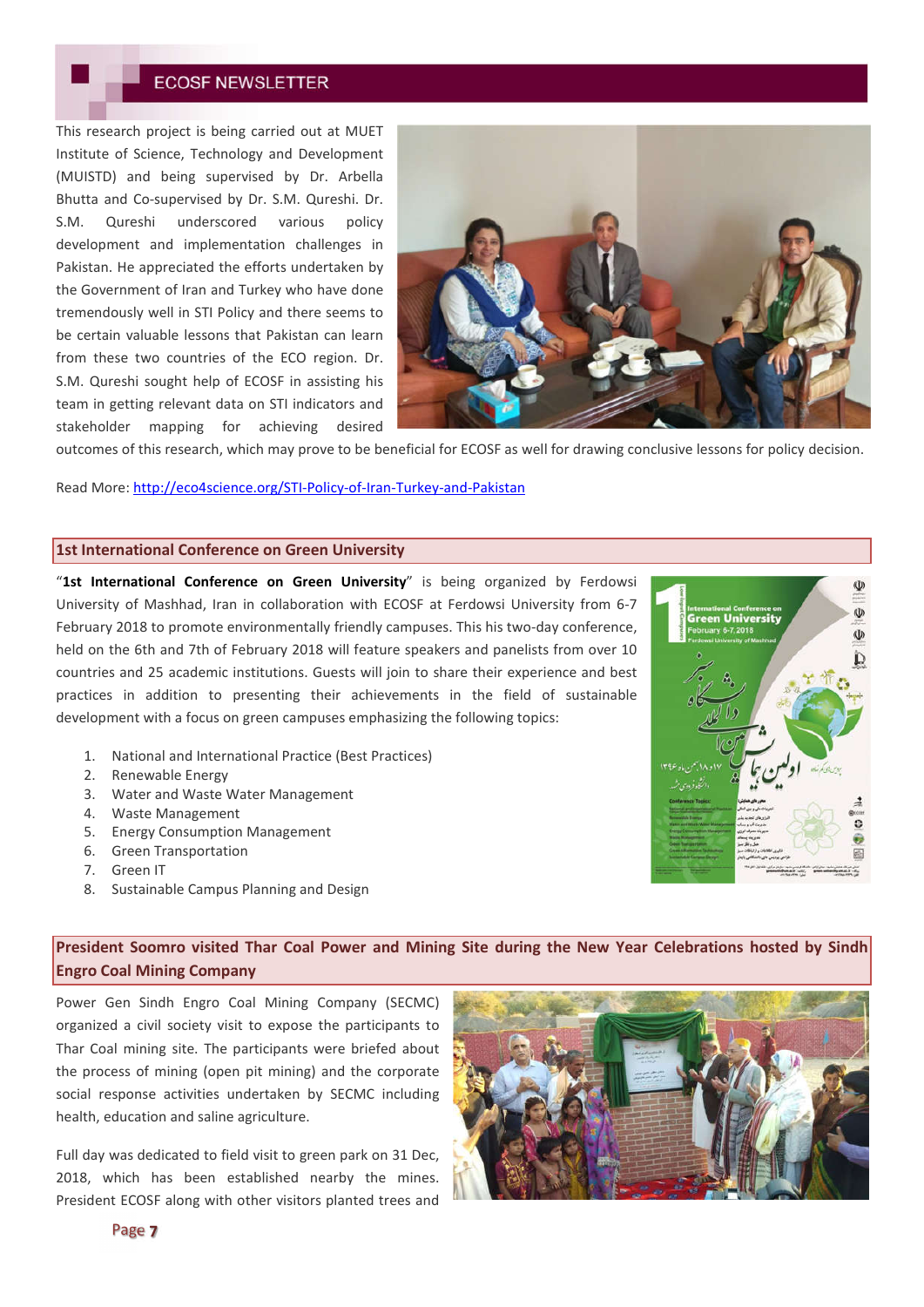# **ECOSF NEWSLETTER**

subsequently a power point presentation and briefing was given by the CSR department and CEO of the company Engr. Shams Sheikh. The briefing session was followed by Q&A session. Afterwards a visit to mine opening session was undertaken wherein 195 meters soil over the coal reserve in being dugged out and removed for mining out the coal. Besides a coal power plant is being constructed about 3 KM away from the mining site. The power plant is expected to run for 60 years.

#### Read More: http://eco4science.org/Thar-Coal-Power-and-Mining-Site

#### **ECOSF Supports ICCBS to strengthen the Interactive Science Gallery at Maritime Museum in Karachi- Pakistan**

ECOSF is supporting the International Center for Chemical and Biological Sciences (ICCBS) to strengthen the Foundation for Diffusion of Scientific Knowledge (FDSK) Interactive Science Gallery at the Maritime Museum in Karachi, Pakistan. In this connection, Engr. Khalil Raza Scientific Officer ECOSF visited the Interactive Science Gallery and met Director General of Museum and his team on January 17, 2018. The Interactive Gallery exhibits Science and Technology models to educate & inspire the children and youth to appreciate and undertake scientific inquiry and research. It is source of motivation for parents and entrepreneurs to invest in scientific and technological education and research, paving the way for a brighter and a more prosperous future. It is important to mention here that ECOSF has approved a project for support to the ICCBS to include more biological exhibits such as; A DNA model to understand Molecular Biology of Life; Lungs experiment with or without smoking; A



pumping heart model; Compound microscope with LED display to show microbial life in action etc.

#### **33rd China Adolescents Science and Technology Innovation Contest (CASTIC)**

"33rd China Adolescents Science and Technology Innovation Contest (CASTIC)" is jointly being organized by China Association for Science & Technology (CAST), Children & Youth Science Center (CYSC) of CAST, Ministry of Education along with a number of scientific organizations of P.R. of China such as Ministry of Science and Technology, Ministry of Environmental Protection, National Sports Administration, National Natural Science Foundation, Central Committee of the Chinese Communist Youth League, All-China Women's Federation, State Intellectual Property Office and Chongqing Municipal Peoples Government of China while supported by InterAcademy Partnership on Science Education Program (IAP SEP) and ECOSF from 14-20 August 2018 in Chongqing, China. It is pertinent to mention that CYSC is one of the Strategic Partners of ECOSF and this contest will be supported by ECOSF under its MoU with CYSC for promotion of science education and communication in the ECO Region under "Belt and Road" initiative of China.

Read More: http://eco4science.org/33rd-CASTIC

## **The Belt and Road Teenager Science Summer Camp**

"The Belt and Road Teenager Science Summer Camp" is being hosted by China Association for Science & Technology (CAST), organized by Children & Youth Science Center (CYSC) of CAST, while supported by ECOSF alongside the 33rd China Adolescents Science and Technology Innovation Contest (CASTIC) from 14-20 August 2018 in Chongqing, China. It is pertinent to mention that CYSC is one of the Strategic Partners of ECOSF and this contest will be supported by ECOSF under its MoU with CYSC for promotion of science education and communication in the ECO Region under Belt and Road program of China. The Camp is aimed to strengthen communication and cooperation between China and countries along the belt and road and also inspire innovation in young generation in this region.

Read More: http://eco4science.org/The-Belt-and-Road-Teenager-Science-Summer-Camp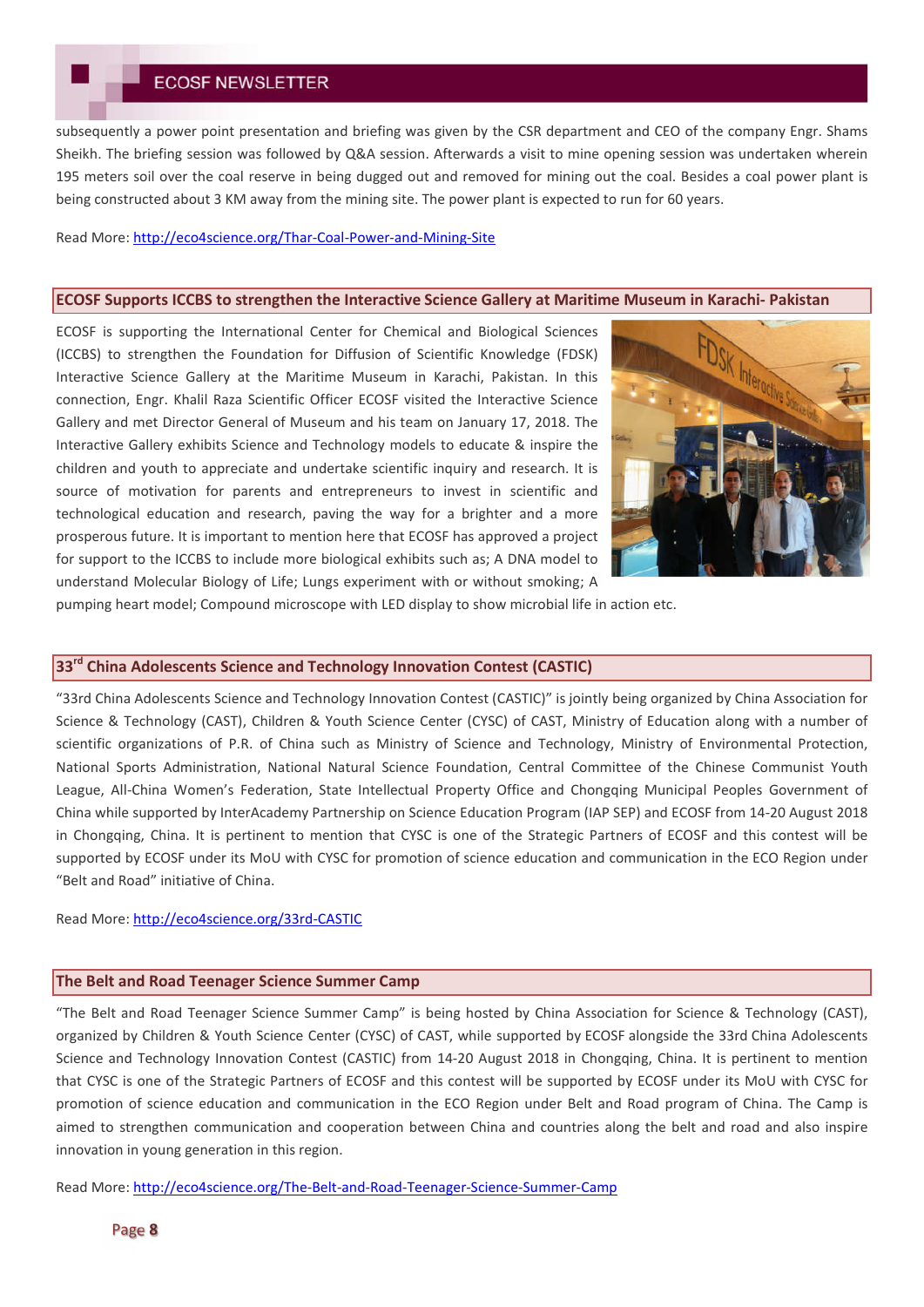**President ECOSF contributed to a book entitled: "Science, Technology and Innovation Policies and Strategies Development in Developing Countries" published by NAM S&T Centre**

A book titled "Science, Technology and Innovation Policies and Strategies Development in Developing Countries" has been published by Centre for Science and Technology of the Non-Aligned and Other Developing Countries (NAM S&T Centre).

The book comprises of 13 papers from the researches and professionals of 12 countries. The book is expected to be of great value to the researchers, policy makers and government officials of the developing countries who are engaged in international science and technology cooperation and deal with diplomatic negotiations on S&T affairs. The book carries the "Foreword" written by Prof. Dr. Manzoor Hussain Soomro, President ECOSF.



#### **Current Developments in Kazakhstan' S Oil and Gas Sector**

Kazakhstan is among the world's fastest-growing primary energy source producers and exporters. The energy industry of Kazakhstan includes oil, gas and coal production, and electricity generation. Being at the heart of Kazakhstan's energy industry, the oil and gas sector traditionally generates a large percentage of the country's GDP. For instance, the oil and gas sector contributed around 20% to the country's GDP in 2017. Moreover, it is well known that over 90% of money that goes to the National Fund of Kazakhstan originate in taxes coming from oil export revenues. Taking into account the fact that these funds are allocated for both encouraging economic growth and financing budget deficits, there is a need to ensure that oil and gas are produced in a sustainable way for the decades to come.

Over the past years, the demand for the Kazakh oil around the world has been relatively stable. In 2017, Kazakhstan boosted oil production by 10.5% to 86.2 million tons, an increase of 8.2 million tons compared to 2016, which is the best result in the country's history. Such an increase is a result of an upward trend in the oil output of the Atyrau region, where a 21.4% growth was registered in the first 11 months of 2017, mostly due to the considerable increase in oil production at the Kashagan field that reached 8.3 million tons, which is 66% higher than the original annual plan of 5 million tons.

### **Distinguished Visitors to ECOSF**

29 January 2017: Dr. Muhammad Azeem Khan, Member Food Security and Climate Change of Planning Commission called upon President ECOSF to discuss various emerging issues of Climate Change and Food Security in Pakistan. He appreciated efforts undertaken by the Foundation to combat climate change in the ECO region.